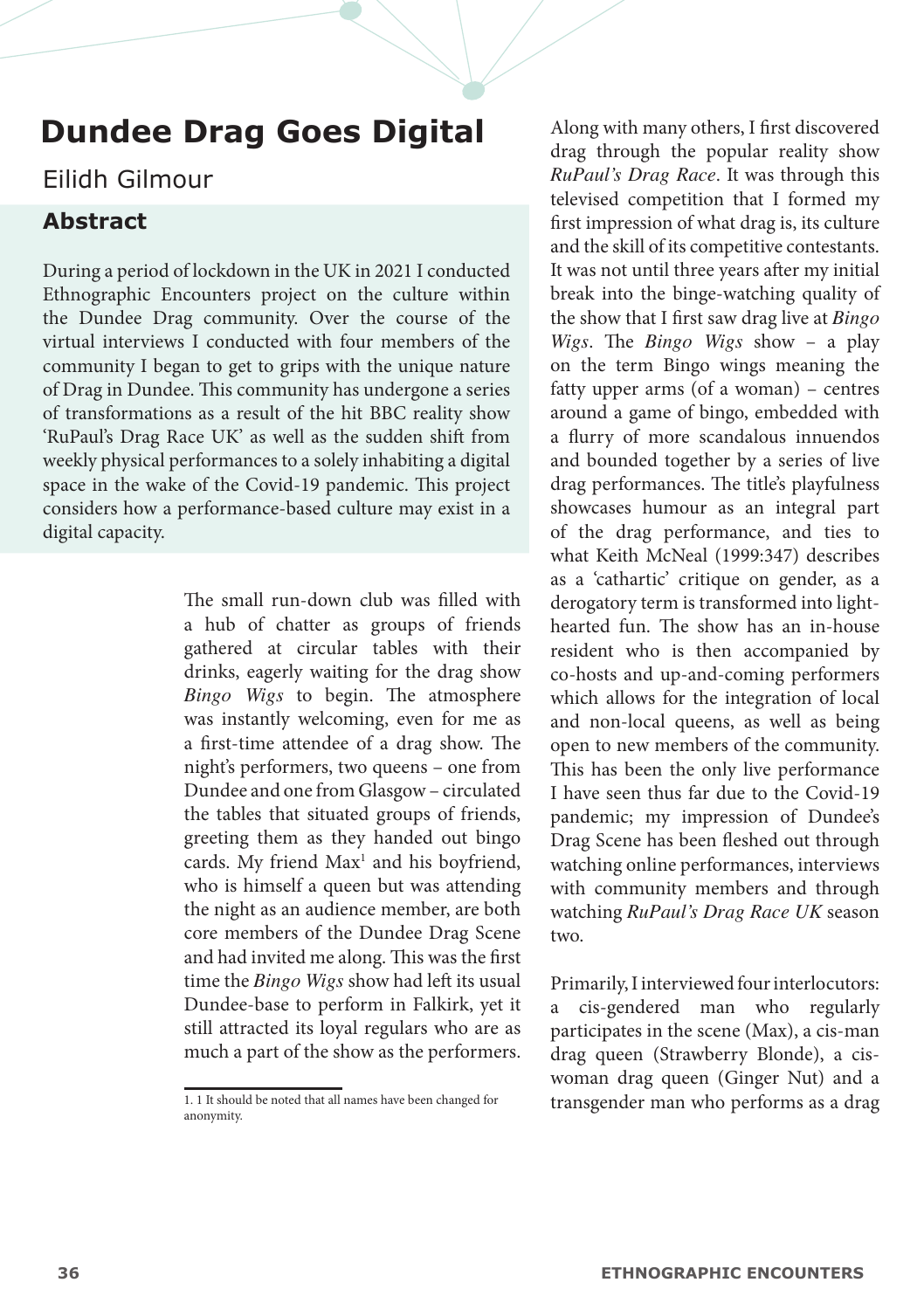king (River). These informative interviews took place over Zoom and were further fleshed out through online resources as recommended by my interlocutors such as their personal drag accounts on *Instagram*  and performances they had posted on *YouTube.* In exploring the nature of the Dundee Drag scene, I have found points of reflection and interest in relation to wider anthropological theory such as the digital, gender studies and anthropology of the future. This will further exemplify the social structure of this idiosyncratic subculture inhabiting Dundee, with its unique inclusivity, hopes for the future post-*RPDR UK* and how it grapples with its newfound inhabitance of digital space.

#### **The Structure and Status of Drag in Dundee**

The Dundee Drag Scene established itself roughly six years ago and has grown quickly ever since. It is diverse in its nature and does not restrict its performers to the traditional drag queen role, as shown and expressed through the diversity of my interlocutors. Drag scenes particularly emerge in cities as they are home to an amalgamation of people from different backgrounds allowing for considerable nightlife and niche communities to emerge. Metropolitan cities, like that of Dundee, in their variegated and substantial size, allow for a range of inhabitants, and as a result, 'differentiation and specialization occurs' (Ulf Hannerz 1980:68). The structure of the drag community – made up of drag performers and regular attendees – appear to mimic the structure of the city they inhabit. Due to the small nature of Dundee, and its limited number of venues,

the church that hosts the weekly *Bingo Wigs* show serves to centralise and unify the tight-knit community.

Dundee and its drag community possess much character yet are often overshadowed by the Edinburgh and Glasgow scenes, which are more renowned and tourist-driven. Moreover, the drag scene in Scotland itself is less well-known in comparison to its English counterparts, and as a result there is a lack of funding. As Lawrence Chaney, the first Scottish contestant on *RPDR* jokes in season two episode one, he is a well-established member of the Scottish drag scene, however, Scotland is often overlooked in this regard, and so he is probably unknown to the other British contestants (Images 1 & 2). This is likely in part due to the population difference between the two countries, with England being significantly larger. Strawberry Blonde speculates that a common payment for a drag show in Dundee is £20 as opposed to the roughly £200 payment for the English equivalent. This means that the queens who do drag as their occupation require immense talent and drive due to the lack of financial rewards. The rest of the funding is supplemented by tips from the audience. Lack of funding, from lack of visibility, potentially acts as another reason why Scottish drag is less well-known, forming a vicious cycle. As Max raised during our *Zoom* call, "Drag is about a 'wow' factor, [performers] constantly have to mix it up". The craft requires an investment of time and money in order to access the attire, wigs, and props that they need to continuously evolve as a performer. This suggests that the general lack of financial resources for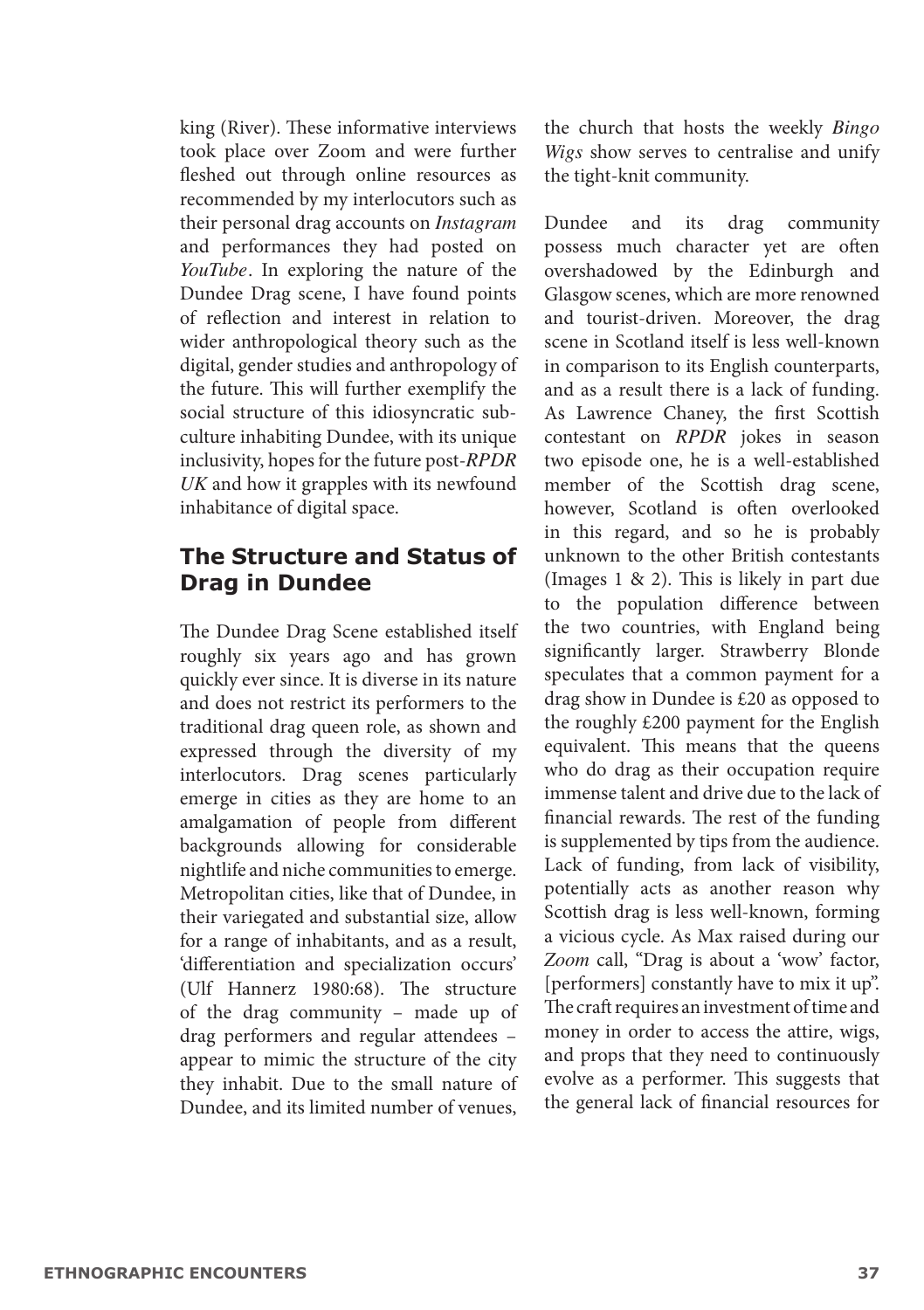drag performers in Dundee inhibits their progress to achieve comparative noteablity.





(Images 1 & 2) Lawrence Chaney on BBC Three's 'RuPaul's Drag Race UK', Episode 1, Season 2 (BBC 2021) Image 1 Text: 'and I'm Scottish drag royalty' Image 2 Text: 'Which basically means that no one in England knows who I am.'

#### **Roles within the Dundee Drag Community**

Uniquely, at the Bingo Wigs shows there lacks a distinct divide between the roles of<br>audience member audience and performer that is expected in the entertainment industry. There is no barrier between onstage and off, as performers and<br>audience alike audience permeate each other's designated space. I witnessed this when attending my first show as, upon winning the round

of Bingo, Max, an audience member, was invited to the stage to collect his winnings and to perform if he wished to do so. The inclusivity and stress placed on the importance of the audience themselves create an all-embracing safe space. The interlocutors described the community as "a big bubble" meaning there would be no motivation to create a hierarchy of 'us' and 'them', and as a result the social roles are relaxed and fluid.

The low set stage and absence of a backstage setting itself in the club did not enable

the performers to establish a hierarchy over the audience members if they had wished to do so. There was no backstage, and so there was no illusionary entrance and exit off the stage. Further to this, the performers regularly walked into the sea of circular tables to mingle with audience members, making sure they were having a good time and taking pictures. It is a regular occurrence for audience members to attend *Bingo Wigs* dressed in drag, further blurring the role of performer and audience member. Richard Schechner (1988:265) proposes that performance and the mundane are separate events; that there is a distinct separation between onstage and off-stage. As a result of this strict categorisation, it does not allow room for the in-between, as demonstrated here, where the role of performer and audience member is blurred. Further to this, when considering Judith Butler's (1990) belief that gender is always a performance; the performance of gender does not fit into either the significant performance or the mundane. Drag resists the construction of gender as a binary and through observing its performance in Dundee, so too do the social roles of performer and audience resist binary categorisation. Drag is viewed as a more prominent or extravagant form of gender expression with its on stage platform and glamorous queens and kings, and so the everyday performance of gender that adheres to the traditional binary ideology is overlooked in its 'masculine' and 'feminine' forms. Butler (1990:175) poignantly states, '*In imitating gender, drag implicitly reveals the imitative structure of gender itself – as well as its contingency',* parodying of a gender, whether that be as a king or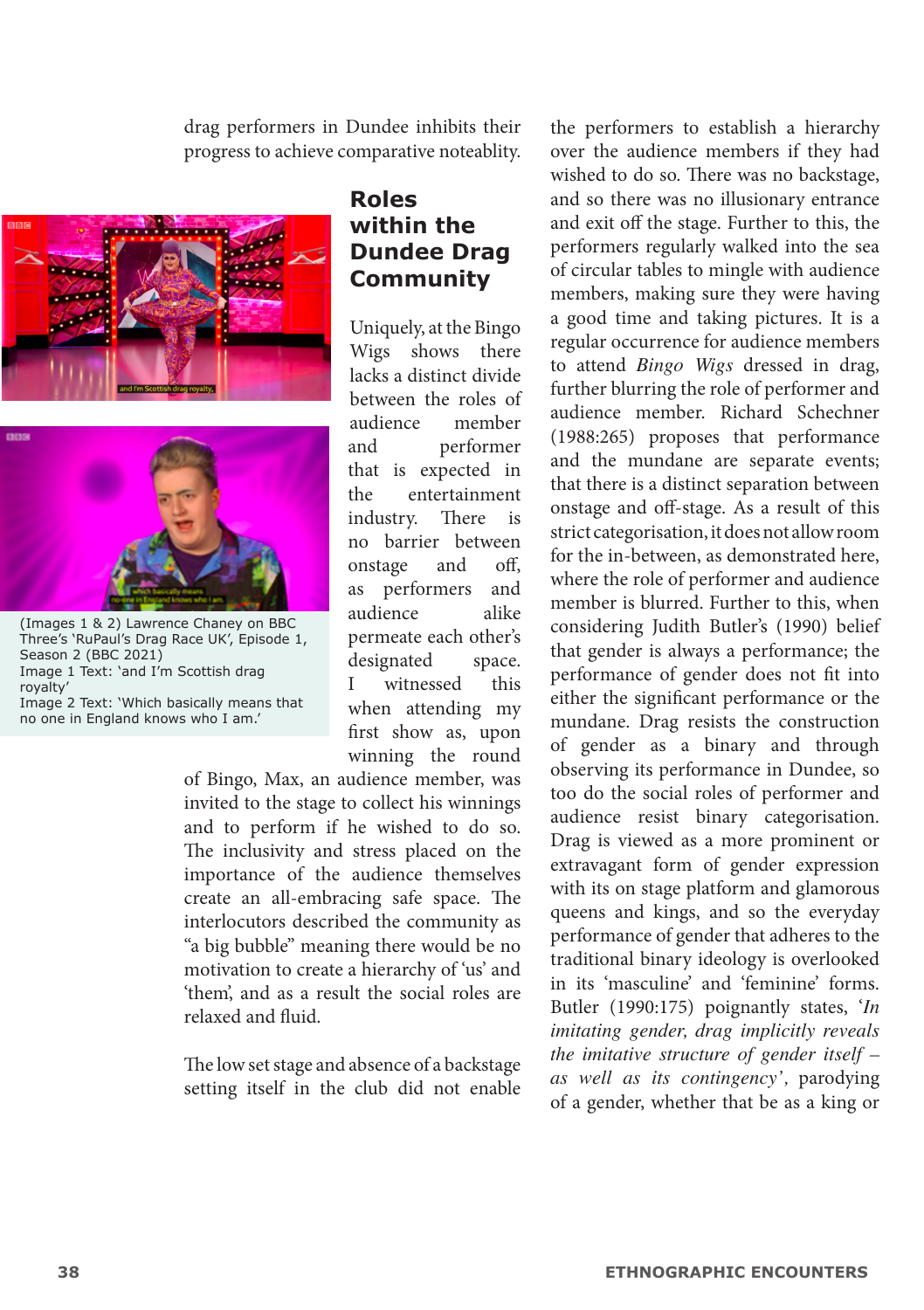a queen, infers that there is an original performance to be mimicked. The Dundee Drag Scene resists typical social constructs and refuses to be pigeon-holed, instead, *Bingo Wigs* creatively and inclusively entertains its audience.

## **Dundee Drag and the Digital**

The Dundee Drag Scene existence in an online sphere has been emphasised by the recent Covid-19 pandemic which has<br>caused in-person performances to be in-person performances to be impossible and so the physical community has been transformed into a temporarily digital one. The digital as the only outlet for drag during the pandemic has caused an undeniable realisation of the role of the audience. Both Strawberry Blonde and River discussed the importance of atmosphere: cheering, singing-along, singing-along, audience participation, all things inhibited in the digital without a live audience. River particularly points to the fact that the atmosphere of the show impacts how he chooses to perform as a king. For example, he describes the *Bingo Wigs* shows as playful, fun, and welcoming, whereas the Edinburgh show *Glamoor* he regularly attends is edgy, artistic and burlesqueinspired. For both shows his performance alters slightly to adhere to expectations from the audience and fit in with the atmosphere of the night. In this sense the audience gives them inspiration and within the realm of the digital this factor is removed. Further to this, when observing the performances online there is a distinct barrier between performer and audience member as the dynamic is translated as content creator and viewer. This suggests the online sphere – when sustained as the online means of performance – may impede some of the characterisitcs that makes the Dundee Drag community so distinct.

Social media has served to evolve the scene as an outlet of advertisement and as a platform to introduce new performers. For my interlocutor Ginger Nut, who began performing drag in 2019, the digital was her gateway into the scene. After watching *RuPaul's Drag Race* she decided to find the queens on social media, and from there was suggested local Scottish queens whom she reached out to through Instagram's direct messaging. Instagram appears to be the main platform for the queens and  $\frac{1}{\text{1}}$  kings in Dundee suggesting that the visual is a main component of their drag due to Instagram being constructed around sharing pictures and videos. As River raised, "it is a good place to start building a portfolio", as its new feature IGTV allows for videos of performances to be attached to their profile. The platform can exercise the duality of drag being both artistic expression and to creating a brand for one's act. For example, Strawberry Blonde states that "make-up is a branding choice" as her upwards pointing pixie-like eyebrows are a conscious decision to set herself apart, a marketable identifier.

Drag performers can carefully construct their onstage persona and brand through self-managing a public social media platform. Social media here has a very professional purpose as a mode for advertising and networking, thus the construction of one's drag persona online is important. This is a new phenomenon in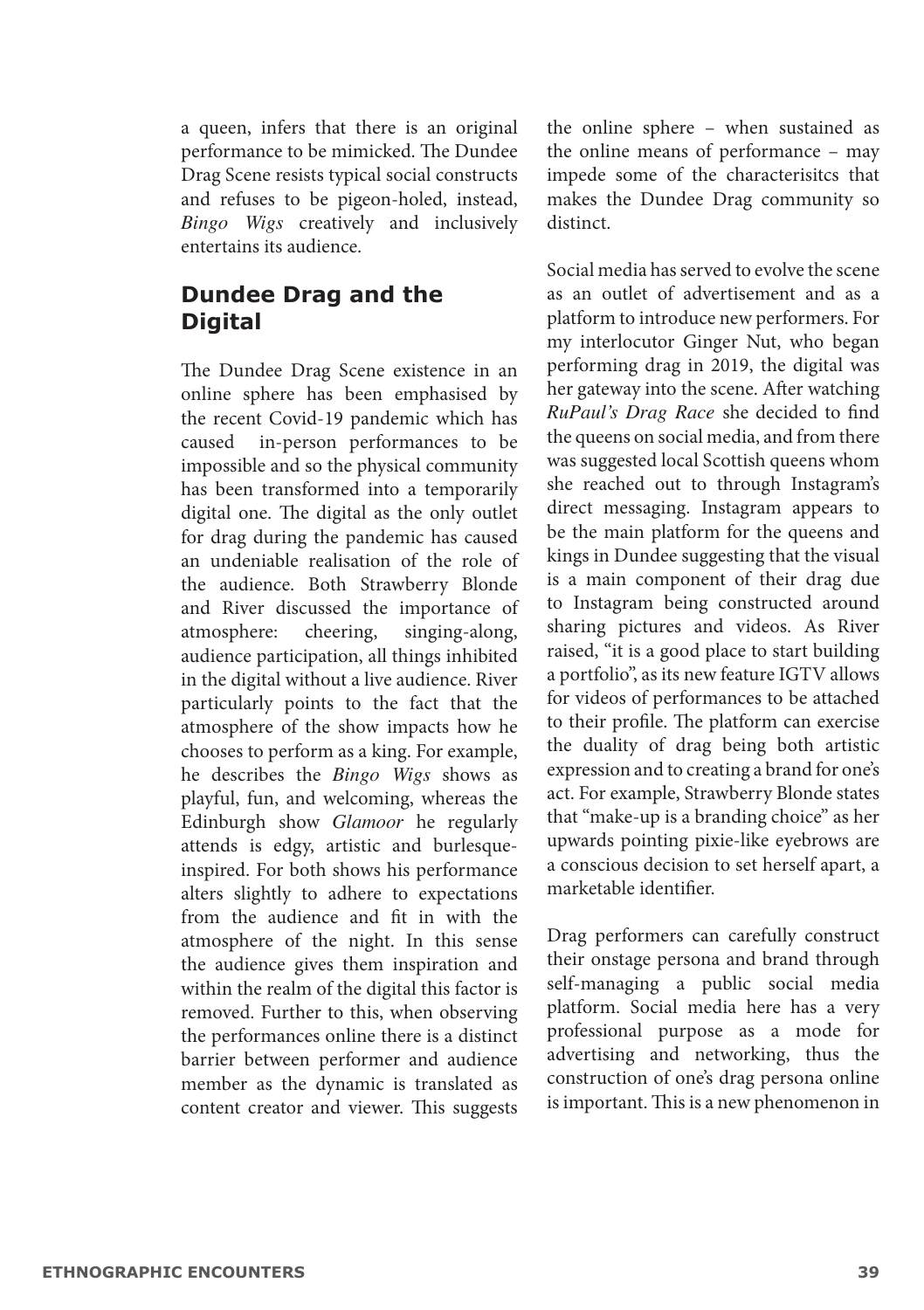which 'users actively participate in forms of impression management that were once the preserve of celebrities, politicians and others in the public eye.' (Deborah Chambers 2013:62-63). Further to this celebrity-like status, the performers often keep their personal account separate from their drag account. The divorce of the two personas means that their professional and private lives can be kept separate, however, primarily it allows for the drag account to be clear and concise in its self-promotion. This separation of the two selves is explored by Scott Ross (2019), in which he suggests separate public and private Instagram accounts are to cater to two different sets of social constraints and norms without obstructing likes, follows and comments. The professional side is adhering to the norms and taboos of drag, and through creating a separate personal account, non-drag related posting will not impede the popularity of the drag persona. The difficulties in translating the key dynamic between performer and audience in the online space suggests a that the current online-only drag scene is not suistainable despite it's usefulness as a tool for building one's brand and following.

#### **RuPaul's Drag Race UK and the Future of Scottish Drag**

*RuPaul's Drag Race* franchise broke into mainstream media with its US season that had both national and international success. This has resulted in more awareness and respect from those not previously aware of drag. For an etic admirer of the community like myself, the reality show granted access to the behind-the-scenes process of drag: the performance preparation, make-

up, and often the creation of an outfit. As argued by Brennan and Gudelunas (2017:2) 'RPDR has served to propel drag culture from the obscurity of the gay bar/ club scene to the mainstream of reality television'. An example of its benefits to the drag community was raised by Ginger Nut; the show answers questions for newcomers without having to approach a member of the scene themselves. This is especially useful for some of the invasive or uncomfortable questions, such as the notorious 'tucked' question. At the very least it provides the show's audience a starting point from which they can research drag performing or even find the digital side themselves. Thus, *RPDR*  destigmatises the scene as it introduces drag into mainstream media. The presentation of the artistic process behind drag, as opposed to live performances where only the end product results in a new level of understanding and respect from the audience. Strawberry Blonde raised that the show, "brings drag into the house": it is brought to its audience instead of its audience proactively searching for the scene in person, permeating the threshold of the home. Drag Race gives a platform to the world of drag and the LGBTQI+ community that has otherwise been marginalised. However, it possesses a somewhat restrictive quality in that it is a competition for drag queens only. Without my attendance at *Bingo Wigs*  and being friends with members of the scene, I would not be aware of drag kings and cisgender woman drag queens.

In the most recent series of *RuPaul's Drag Race UK* which began airing in January 2021 – spoiler alert – two of the four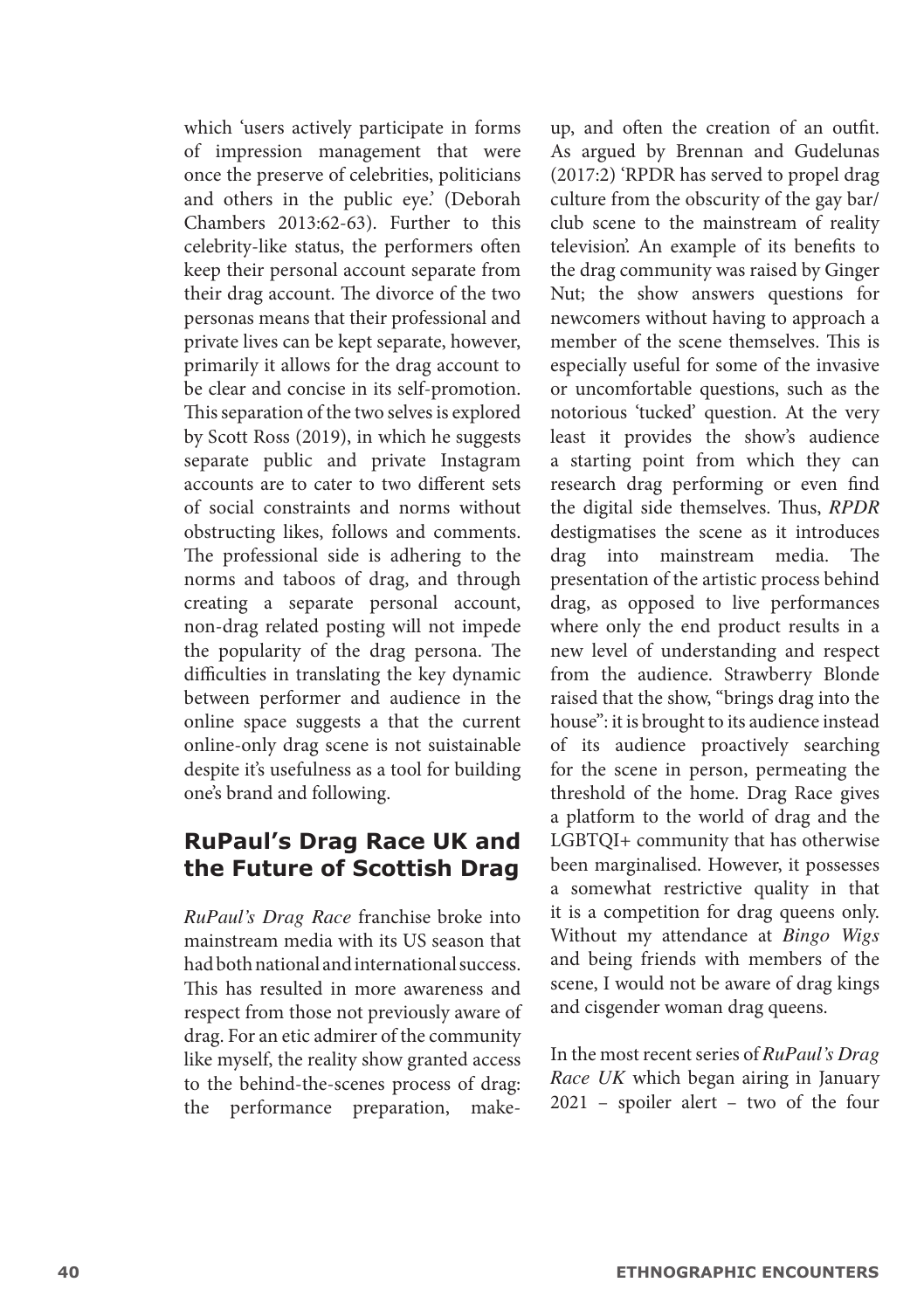finalists were Scottish queens, with one being from the Dundee Scene herself, and the winner being from the Glasgow Scene. This is the first of any Drag Race show with Scottish contestants, meaning that the winner being Scottish caused quite the cultural wave for the interlocutors. The lack of Scottish representation in the franchise appears to be a contributing factor to the disparity in funding as the first season of *RPDR UK* particularly transformed the English Drag Scene in 2019, multiplying its audience. Now, there is expected to be a distinct growth in the Scottish Drag Scene as it can now assert its status with the Scottish finalists being two new household names. This has resulted in a common feeling of hope expressed by all four interlocutors for the future of the scene; particularly the hope of more funding as there is a new audience that may wish to see the venues in which Ellie Diamond and Lawrence Chaney performed. Many of my friends outside of the drag community have started watching *RPDR UK* this year to cheer on the Scottish contestants and now wish to see live performances. The success of this UK spin-off of the Drag Race franchise – in its ability to showcase more culture-specific drag in its humour, slang, cultural references etc – has meant other national versions popping up such as *Drag Race Holland* and *RuPaul's Drag Race Down-Under.* The united feeling of hope maintains the strong bond between the members of the Dundee drag community acting as a light at the end of the tunnel that is the Covid-19 pandemic. As argued by Bryant and Knight (2019:134), hope is 'a form of futural momentum, a way of pressing into the future that attempts to pull certain potentialities into actuality.'

This focus of the potential success of the future coincides with the natural futureorientated community who consistently pursue creative endeavours in the hope to evolve. The future, therefore, is a constant of the present in the community. However, there is also a sense of urgency to materialise these hopes within this limited attention as Max, Strawberry Blonde and Forrest all expressed concern that the hype from the most recent season of RPDR UK will die down before nightlife can return to its physical performances post-pandemic (Bryant and Knight 2019:157).

#### **Conclusion**

Through the course of this study of the nature of the Dundee Drag Scene I have observed the ways in which the character of this community within Scottish drag has been impacted by the city it inhabits, the progressively popular *RuPaul's Drag Race* franchise and the translation of drag into an online sphere. *Bingo Wigs* crafts itself to primarily function as a social space highlighted in its interactive premise – a game of bingo –, the importance of audience members in creating an atmosphere as well as the non-hierarchal relationship between performers and attendees. Its inclusivity, as shown through the diverse roles of my interlocutors and sustained regular occurrence, creates a safe, stable space for the audience to have fun, socialise and potentially win a game of bingo. The drag scene in Dundee is suspected to be up-in-coming in the wake of *RPDR UK*'s second season, uniting community members in a time-space of hope. If the expected influx of new audience members come to fruition, it will